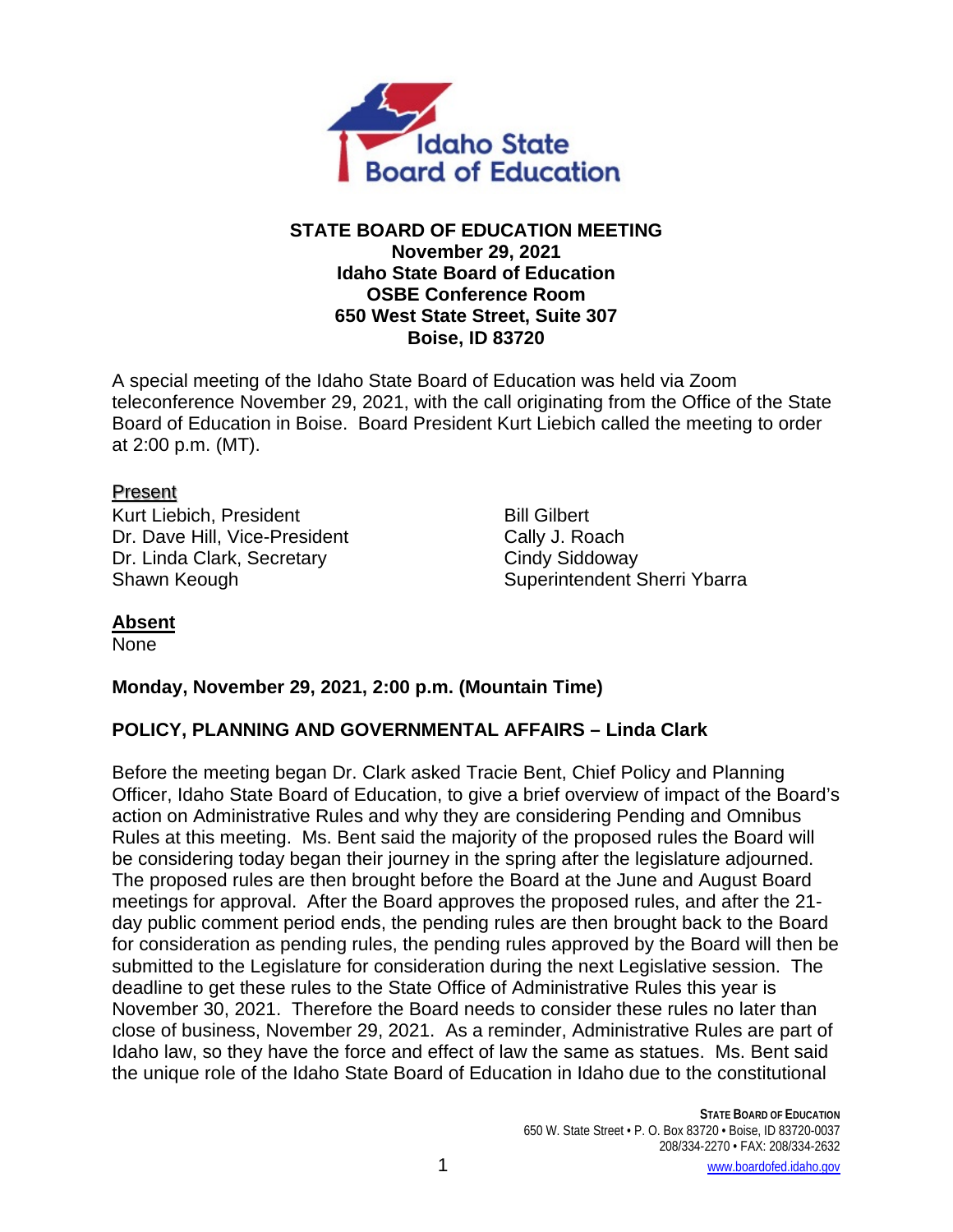responsibility for governance and oversight over all publicly funded education and specific statutory authority to promulgate rules concerning Education before they are brought to the Legislature for consideration.

1. Pending Rule – Docket 08-0102-2101 – Postsecondary Credit Scholarship – Action Item

Ms. Bent said this pending rule comes before the Board as part of the zero-based regulations initiative from the Governor's office to remove anything in administrative rules that is duplicative to what was in statute. No public comments were received, and no changes were made between the proposed rule the Board approved and the pending rule.

## **BOARD ACTION**

**M/S (Clark / Roach) I move to approve the pending rule docket number 08-0102- 2101, as submitted in Attachment 1.** A roll call vote was taken, the motion passed 7- 0. Due to a technical glitch Mrs. Keough's vote was not recorded.

There were no comments or questions from the Board.

2. Pending Rule – Docket 08-0110-2101 – Work Study Program – Action Item

Ms. Bent said the Idaho College Work Study Program pending rule comes before the Board as part of the zero-based regulations initiative from the Governor's office to remove anything in administrative rules that is duplicative to what was in statute. No public comments were received, and no changes were made between the proposed rule the Board approved and the pending rule.

## **BOARD ACTION**

**M/S (Clark / Hill) I move to approve the pending rule docket number 08-0110-2101, as submitted in Attachment 1.** A roll call vote was taken, the motion passed 8-0.

There were no comments or questions from the Board.

3. Pending Omnibus Rule – Docket 08-0000-2100 – Action Item

Dr. Clark referenced the agenda materials and pointed to one change at Tab 3, page 30. Under 004, item 01, Idaho Standards for the Initial Certification of Professional School Personnel, the Board did not act on this rule in October 2021 so the date should be struck and reverted to the June 9<sup>th</sup>, 2019 date.

Ms. Bent said the omnibus rules are in part due to the Legislature not extending the previously codified rules at the end of the last legislative session. This particular rule combines two previously proposed rules that were part of the zero-based initiative. A number of amendments were made by the Board and a number of public comments were received. There were no comments received regarding any of the standards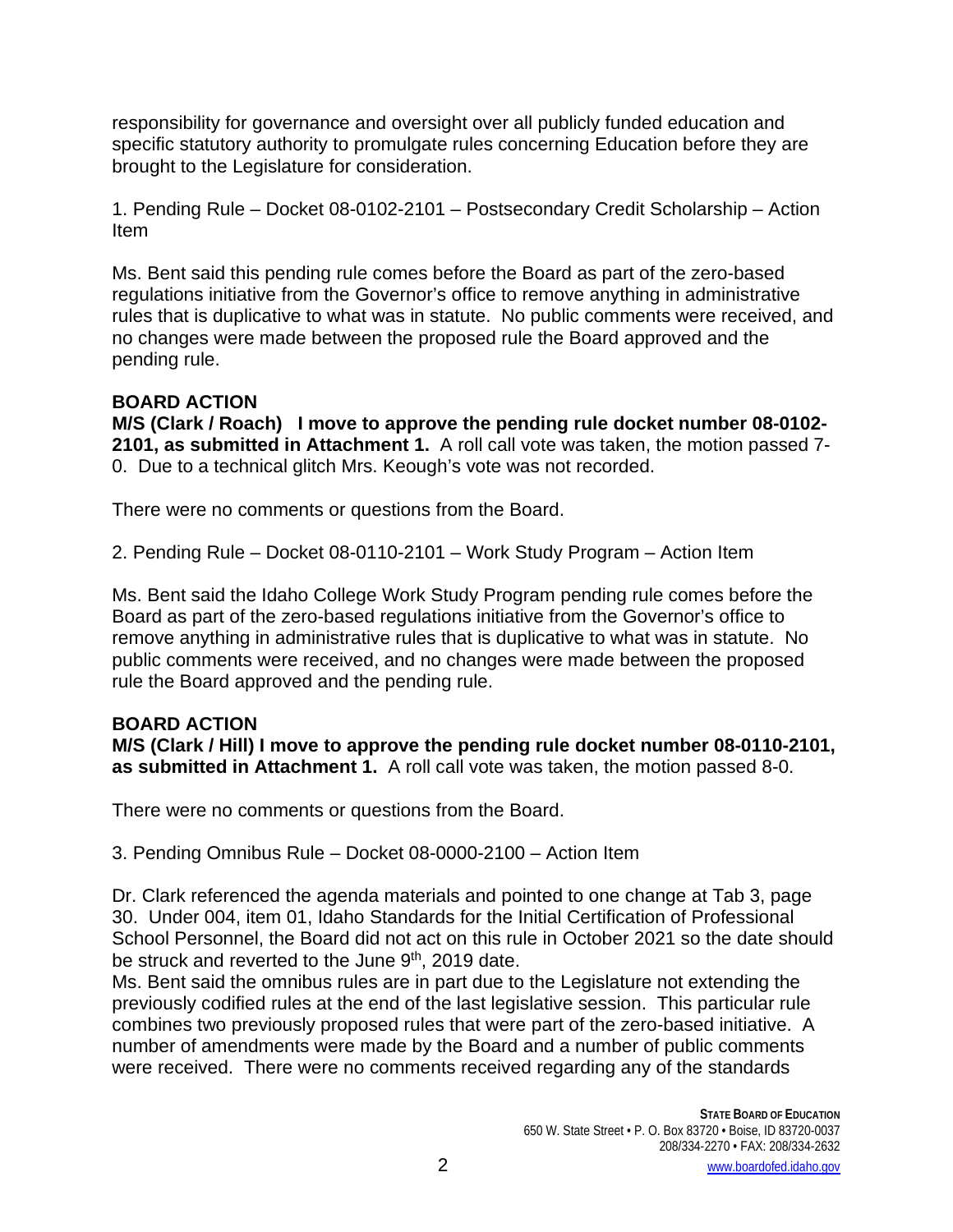incorporated by reference. Based on the comments received the following four changes have been made to the pending rule.

- 1. The majority of the public comments received were against changing the interim certificate for a school psychologist from a master's degree to a bachelor's degree. The proposed rule therefore reverts the proposed amendments to the endorsement back to a Master's Degree.
- 2. IDAPA 08.02.02, added a sentence regarding use of the professional endorsements to distinguish from the use of content area endorsements.
- 3. IDAPA 08.02.03 including a college entrance exam in grades 11 and 12. Currently testing is done in 11<sup>th</sup> grade and students can make it up in 12<sup>th</sup>.
- 4. IDAPA 08.02.03, changes the reference to the grade 8 "learning plan" to the "career pathways plan." This is the plan all students need to create in the  $8<sup>th</sup>$ grade and then update annually until they graduate.

### **BOARD ACTION**

**M/S (Clark / Siddoway) I move to approve omnibus pending rule Docket 08-0000- 2100 as provided in Attachment 1.** A roll call vote was taken, the motion passed 8-0.

Board President Liebich asked about the changes in this rule concerning how enrollment is calculated. Ms. Bent said this rule does not impact how enrollment or attendance is calculated. The amendments are basically the same as what is already in statute, but it simplifies the language to make it easier to explain.

Mrs. Siddoway asked why the change to lower the requirements for school psychologists was brought up in the first place. Ms. Bent said that amendment came from the State Department of Education.

Dr. Clark said the complexity of the needs of our special education students, the 504 plans, the individual learning plans, and the testing, all of that requires someone with the training beyond a Bachelor's degree to be a school psychologist. The responses from the practitioners and the school districts spoke loudly of the need to keep this level of education at a Master's degree or higher.

There were no further comments or questions from the Board.

4. Pending Omnibus Rule – Docket 55-0000-2100 – Action Item

Ms. Bent said this is also an omnibus rule and concerns the rules for Career Technical Education and their quality agricultural start up grant program. There were a few minor changes that the Board considered. There were no other changes between proposed and pending rule and no public comments were received.

## **BOARD ACTION**

**M/S (Clark / Hill) I move to approve omnibus pending rule Docket 55-0000-2100 as provided in Attachment 1.** A roll call vote was taken, the motion passed 8-0.